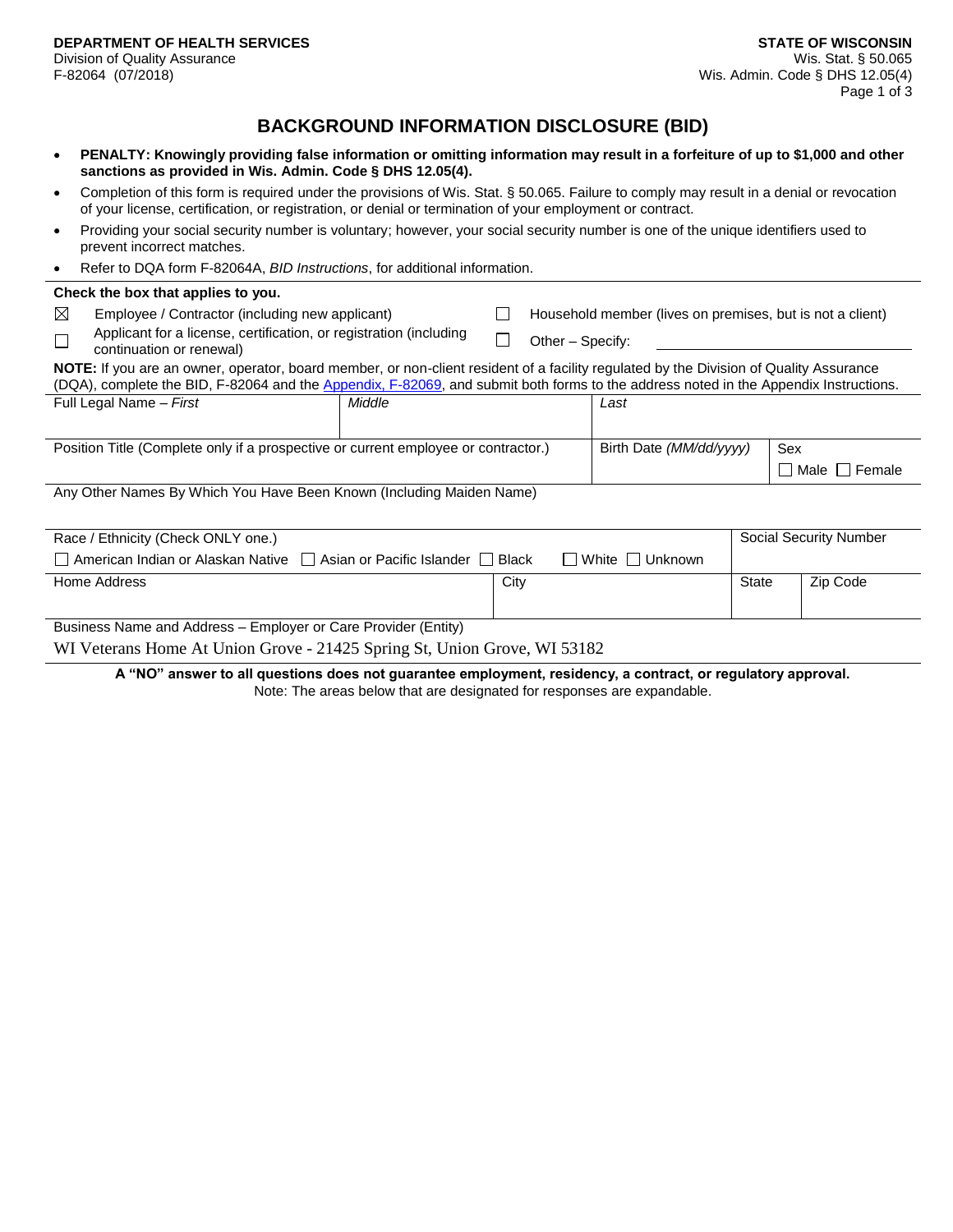|                | SECTION A - ACTS, CRIMES, AND OFFENSES THAT MAY ACT AS A BAR OR RESTRICTION                                                                                                                                                                                                                                                                                                               |     |     |  |  |  |  |  |
|----------------|-------------------------------------------------------------------------------------------------------------------------------------------------------------------------------------------------------------------------------------------------------------------------------------------------------------------------------------------------------------------------------------------|-----|-----|--|--|--|--|--|
| $\mathbf{1}$ . | Do you have any criminal charges pending against you, including in federal, state, local, military, and tribal courts?                                                                                                                                                                                                                                                                    |     |     |  |  |  |  |  |
|                | If Yes, list each charge, when it occurred or the date of the charge, and the city and state where the court is located.<br>You may be asked to supply additional information, including a copy of the criminal complaint or any other relevant<br>court or police documents.                                                                                                             | Yes | No. |  |  |  |  |  |
| 2.             | Were you ever convicted of any crime anywhere, including in federal, state, local, military, and tribal courts?                                                                                                                                                                                                                                                                           |     |     |  |  |  |  |  |
|                | If Yes, list each crime, when it occurred or the date of the conviction, and the city and state where the court is located.<br>You may be asked to supply additional information including a certified copy of the judgment of conviction, a copy of<br>the criminal complaint, or any other relevant court or police documents.                                                          | Yes | No. |  |  |  |  |  |
| 3.             | <b>IMPORTANT: Read before completing item 3.</b>                                                                                                                                                                                                                                                                                                                                          |     |     |  |  |  |  |  |
|                | Wis. Stat. § 48.981 Abused and neglected children and abused unborn children. (7)(a) CONFIDENTIALITY. "All reports made<br>under this section, notices provided under sub. $(3)$ (bm), and records maintained by an agency and other persons, officials, and<br>institutions shall be confidential." Reports and records may be disclosed only to the persons identified in this section. |     |     |  |  |  |  |  |
|                | If you are the employer or prospective employer of the person completing this form and are entitled to obtain this<br>information per the above, check this box.                                                                                                                                                                                                                          |     |     |  |  |  |  |  |
|                | Has any government or regulatory agency (other than the police) ever found that you committed child abuse or<br>neglect?                                                                                                                                                                                                                                                                  | Yes | No  |  |  |  |  |  |
|                | If the above box has been checked, provide an explanation below, including when and where the incident(s)<br>occurred.                                                                                                                                                                                                                                                                    |     |     |  |  |  |  |  |
| 4.             | Has any government or regulatory agency (other than the police) ever found that you abused or neglected any person<br>or client?                                                                                                                                                                                                                                                          | Yes | No  |  |  |  |  |  |
|                | If Yes, explain, including when and where it happened.                                                                                                                                                                                                                                                                                                                                    |     |     |  |  |  |  |  |
| 5.             | Has any government or regulatory agency (other than the police) ever found that you misappropriated (improperly took<br>or used) the property of a person or client?                                                                                                                                                                                                                      | Yes | No  |  |  |  |  |  |
|                | If Yes, explain, including when and where it happened.                                                                                                                                                                                                                                                                                                                                    |     |     |  |  |  |  |  |
| 6.             | Has any government or regulatory agency (other than the police) ever found that you abused an elderly person?                                                                                                                                                                                                                                                                             | Yes | No  |  |  |  |  |  |
|                | If Yes, explain, including when and where it happened.                                                                                                                                                                                                                                                                                                                                    |     |     |  |  |  |  |  |
| 7.             | Do you have a government issued credential that is not current or is limited so as to restrict you from providing care to<br>clients?                                                                                                                                                                                                                                                     | Yes | No  |  |  |  |  |  |
|                | If Yes, explain, including credential name, limitations or restrictions, and time period.                                                                                                                                                                                                                                                                                                 |     |     |  |  |  |  |  |
|                | <b>SECTION B - OTHER REQUIRED INFORMATION</b>                                                                                                                                                                                                                                                                                                                                             |     |     |  |  |  |  |  |
| 1.             | Has any government or regulatory agency ever limited, denied, or revoked your license, certification, or registration to<br>provide care, treatment, or educational services?                                                                                                                                                                                                             | Yes | No  |  |  |  |  |  |
|                | If Yes, explain, including when and where it happened.                                                                                                                                                                                                                                                                                                                                    |     |     |  |  |  |  |  |
| 2.             | Has any government or regulatory agency ever denied you permission or restricted your ability to live on the premises<br>of a care providing facility?                                                                                                                                                                                                                                    | Yes | No  |  |  |  |  |  |
|                | If Yes, explain, including when and where it happened and the reason.                                                                                                                                                                                                                                                                                                                     |     |     |  |  |  |  |  |
| 3.             | Have you been discharged from a branch of the US Armed Forces, including any reserve component?                                                                                                                                                                                                                                                                                           |     |     |  |  |  |  |  |
|                | If Yes, indicate the year of discharge: _____                                                                                                                                                                                                                                                                                                                                             | Yes | No. |  |  |  |  |  |
|                | Attach a copy of your DD214, if you were discharged within the last three (3) years.                                                                                                                                                                                                                                                                                                      |     |     |  |  |  |  |  |
| 4.             | Have you resided outside of Wisconsin in the last three (3) years?                                                                                                                                                                                                                                                                                                                        | Yes | No  |  |  |  |  |  |
|                | If Yes, list each state and the dates you resided there.                                                                                                                                                                                                                                                                                                                                  |     |     |  |  |  |  |  |